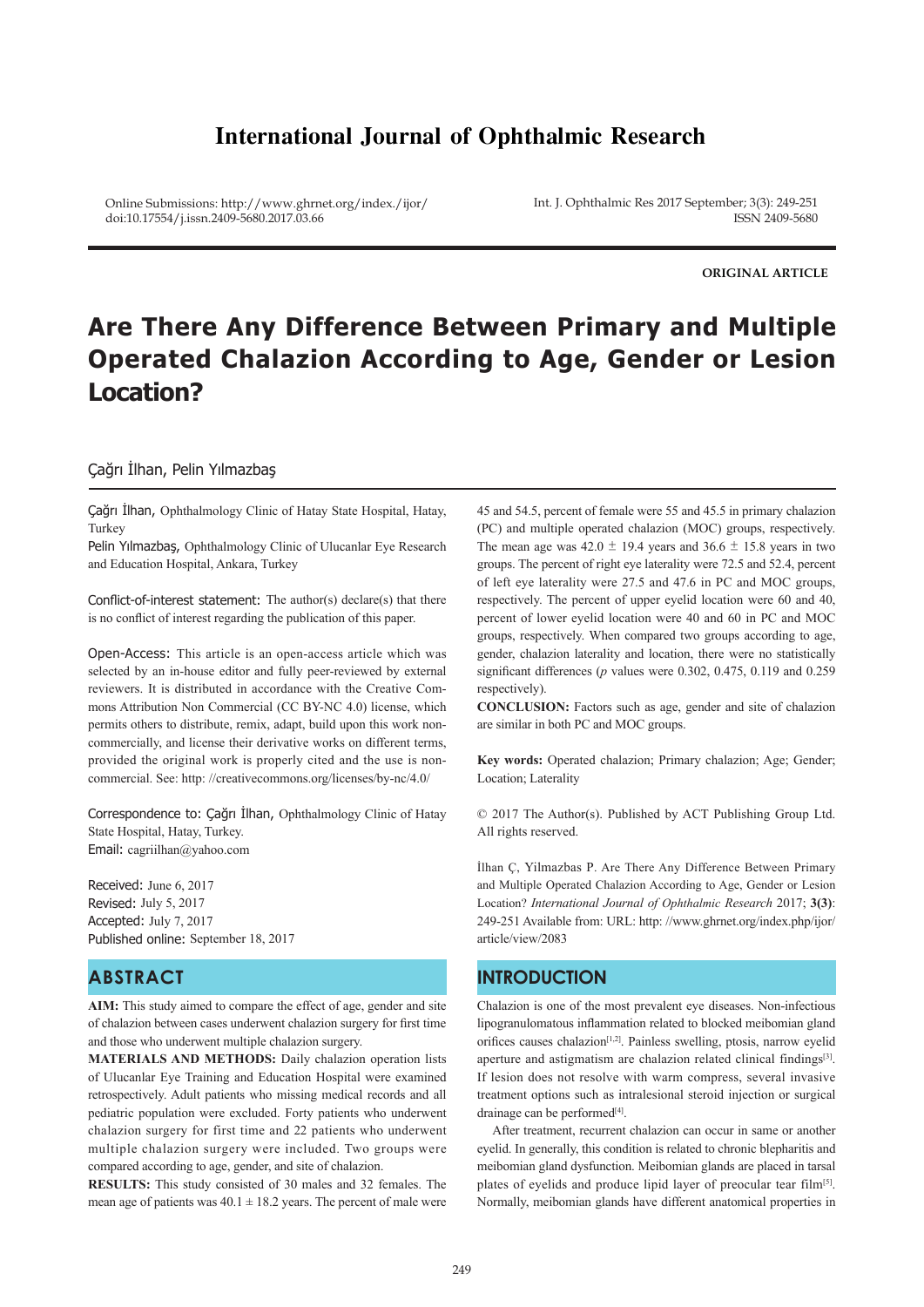upper and lower eyelids. Meibomian glands are thinner and longer in upper eyelids than in lower eyelids. Many ophthalmic, systemic or environmental factors contribute to development of meibomian gland dysfunction. Meibography showed obscuration of around 5-10 meibomian glands at site of chalazion<sup>[6]</sup>. Gland dropout occurs more in elders, lower eyelid and females<sup>[7]</sup>.

 In our clinical study, we aimed to compare the effect of age gender and site of chalazion between cases who underwent chalazion surgery for first time and those who underwent multiple surgery.

#### **MATERIALS AND METHODS**

We accomplished a retrospective analysis of daily chalazion operation lists in Ulucanlar Eye Research and Education Hospital, between January 2015 – December 2015. These lists contain name of patients and short information such as age, gender, ophthalmic operation history, lesion laterality, and location. Adult patients who missing medical records and all pediatric population were excluded. Twenty-two patients who had multiple operated chalazion (MOC) (patients who previously operated at least one time) were included. Forty patients who suffered primary chalazion (PC) (patients who going to be operated first time) were selected randomly in more than 300 other adult patients and included study. This study followed the tenets of the Declaration of Helsinki and was approved by the local ethics committee.

 Statistical Package for the Social Science (SPSS) 22.0 (IBM Corp., NY, USA) was used for statistical analysis. Kolmogorov-Smirnov test was used for test of normality. It was seen numerical data did not fit normal distribution. Mann-Whitney U test was used for analysis of two independent samples as nonparametric test.

#### **RESULTS**

This study consists of 30 (48.4%) males and 32 (51.6%) females totally 62 patients who suffered chalazion. The mean age of patients was  $40.1 \pm 18.2$  years with range between 18-83-year-old. The laterality of lesion was 65.6% in right eye and 34.4% in left eye. The location of lesion was 56.0% in upper eyelid and 44.0% in lower eyelid.

 Forty-five percent of patients were male and 55% of patients were female in PC group. 54.5% of patients were male and 45.5% were female in MOC group. There was no statistically significant gender difference between two groups ( $p = 0.475$ ).

The mean age of PC group was  $42.0 \pm 19.4$  years with range between 18-83-year-old. The mean age of MOC group was  $36.6 \pm$ 15.8 years with range between 18-74-year-old. The mean age of two groups were similar ( $p = 0.302$ ).

 The laterality of lesion was 72.5% in right eye and 27.5% in left eye in PC group. The laterality of lesion was 52.4% in right eye and 47.6% in left eye in MOC group. The location of lesion was 60.0% in upper eyelid and 40.0% in lower eyelid in PC group. The location of lesion was 40.0% in upper eyelid and 60.0% in lower eyelid in MOC group. There was no statistically significant difference between two groups according to laterality and location of lesion (*p* values were 0.119 and 0.259 respectively). All results are summarized in Table.

#### **DISCUSSION**

Meibomian gland dropout, hyposecretion, orifice narrowing and pouting occurs with increased age<sup>[6,8,9]</sup>. Although the negative effects of aging on meibomian gland function, we found that mean age of PC and MOC were similar in adults.

**Table 1** Comparision of factors such as age, gender, laterality, and  $PC$  and MOC.

| Group           | PC               |                 | <b>MOC</b>       |                 | $p$ value |
|-----------------|------------------|-----------------|------------------|-----------------|-----------|
| Age (years)     | $42.0 \pm 19.4$  |                 | $36.6 \pm 15.8$  |                 | 0.302     |
| Gender (%)      | Male             | Female          | Male             | Female          | 0.475     |
|                 | 45               | 55              | 54.5             | 45.5            |           |
| Laterality (%)  | <b>Right Eye</b> | Left Eve        | <b>Right Eye</b> | Left Eye        | 0.119     |
|                 | 72.5             | 27.5            | 52.4             | 47.6            |           |
| Location $(\%)$ | Upper<br>Evelid  | Lower<br>Evelid | Upper<br>Evelid  | Lower<br>Evelid | 0.259     |

 One study showed that meibomian gland dropout is more in females[6]. In another study noted that gender was not associated with meibomian gland dropout in subjects  $\leq$  70 years of age<sup>[8]</sup>. Similarly, in our study, male-to-female ratio were found similar in PC and MOC.

 The number of meiboman glands is higher in upper eyelid (approximately 30-40 meibomian glands) when compared to lower eyelid (approximately 20-30 meibomian glands)  $[10]$ . In addition, meibomian glands are thinner and longer in upper eyelids than in lower eyelids, at the same time squamous blepharitis and posterior lid margin rounding were more in upper eyelid  $[6, 9]$ . Nevertheless, gland dropout occurs more in lower evelid  $[6]$ . In light of this information, it can be considered that the recurrence rate of chalazion is different in upper and lower eyelids. However, no statistically significant differences in location of lesion when comparing PC and MOC.

 Retrospective design of our study is an important limitation. So, detailed medical history including recurrent blepharitis and chalazion causing diseases or medications were not asked. Lesions were not separated according to size or duration. Another limitation was that chalazion diagnosis was clinically indicated and not confirmed histopathologically.

 Powerful side of study that PC and MOC have been compared first time according to age, gender, and location of lesion, to our knowledge.

#### **CONCLUSION**

To our knowledge, there are several differences in meibomian gland functional anatomy of upper and lower eyelids. Additionally, aging and gender are directly effect meibomian gland function. However, these factors were found similar in PC and MOC and it can be considered that these factors do not effect directly recurrence rate of chalazion.

#### **REFERENCES**

- 1. Wagner RS. When is a chalazion not a chalazion? *J Pediatr Ophthalmol Strabismus.* 2016; **53**: 205. [PMID: 27428621]; [DOI: 10.3928/01913913-20160510-01]
- 2. Park J, Chang M. Eyelid fat atrophy and depigmentation after an intralesional injection of triamcinolone acetonide to treat chalazion. *J Craniofac Surg.* 2017. [PMID: 28468185]; [DOI: 10.1097/SCS.0000000000003367]
- 3. Arbabi EM, Kelly RJ, Carrim ZI. Chalazion. *BMJ*. 2010; 341. [PMID: 21155069]; [PMCID: PMC2974575]; [DOI: 10.1136/bmj. c4044]
- 4. Perry HD, Serniuk RA. Conservative treatment of chalazia. *Ophthalmology*. 1980; **87**: 218-221. [PMID:7422261]
- 5. Knop E, Knop T, Millar T, Obata H, Sullivan DA. The international workshop on meibomian gland dysfunction: Report of the subcommittee on anatomy, physioloy, and pathophysiology